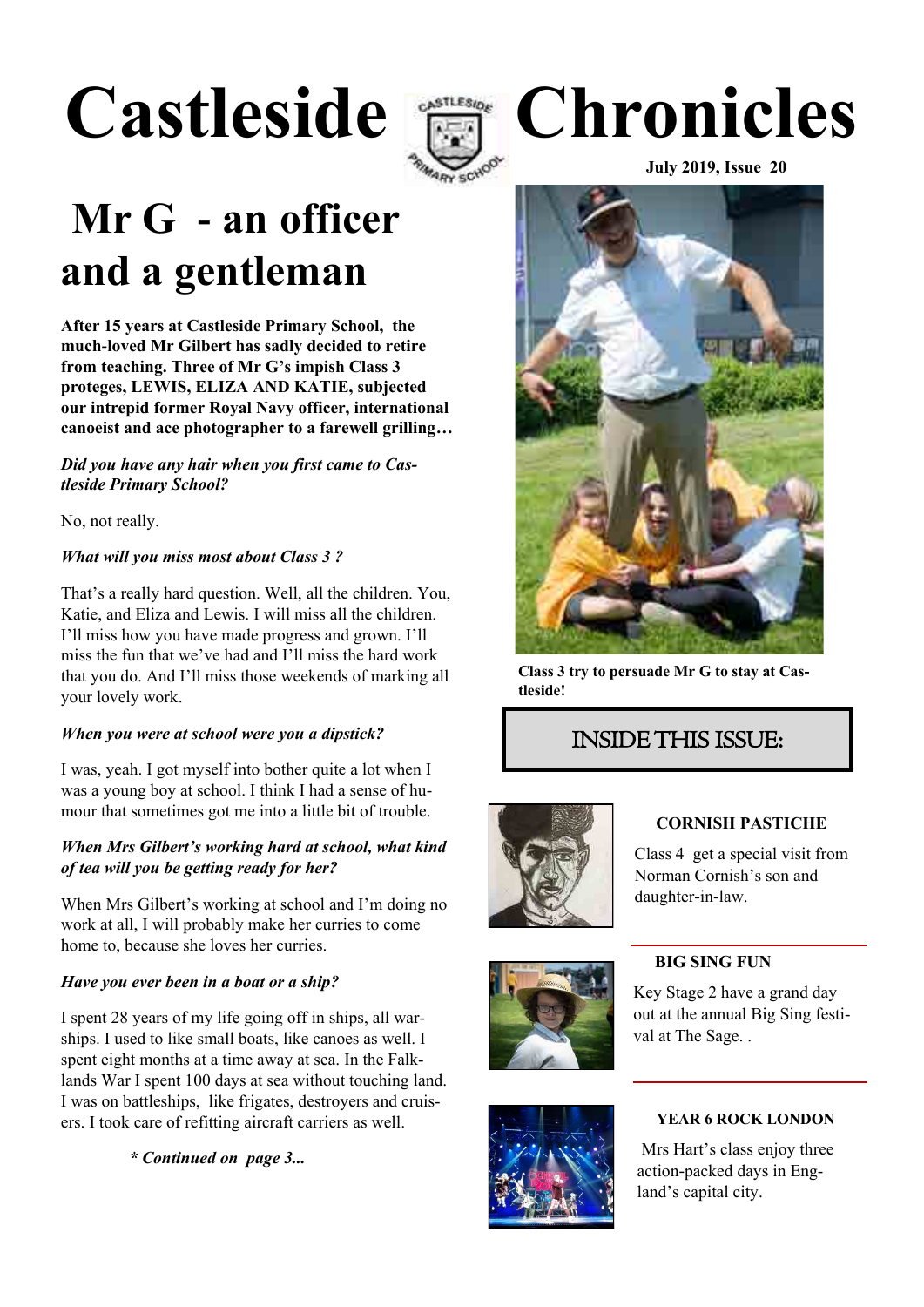## **A message from the Head Teacher**

We are fast approaching the end of another school year and our children are ready to move on to the next step of their journey. As well as moving up to new classes, we have children leaving to go to a number of different secondary schools this year. I'm sure they're both excited and nervous. We wish them good luck.

We have had very industrious year and the children have had some wonderful experiences, some of which you can read about in the following articles. Thank you to our skilled junior journalists who have carried out research and interviews before working with Mr Turnbull to put together our wonderful newspaper.



Our fundraising events have been very successful. The recent Summer Fair raised an impressive £1200 and the Goal Shooting sponsored event raised £675 towards school funds. What an impressive total!

As we come to the end of the year, we bid a fond farewell to Mr Gilbert. Mr Gilbert has been part of Castleside for many years and has added so much to the life of the school. His amazing photography, technical expertise, musical talents and great sense of humour will be a great miss. I'm sure he'll be back to see us often. We would like to say a huge thank you for his contributions over the years and good luck in his retirement.

We will be welcoming new staff into school in September. Miss Moat will be in Class 3 and Mrs Lightley in Class 4. We're looking forward to them joining the team and adding to the life of the school.

We would also like to thank you for the tremendous support given on a daily basis. We may be a small school but with your help and support, we are able to do mighty things.

Finally, I would like to thank every member of staff at Castleside for their dedication and hard work throughout the year.

I wish you a wonderful holiday and look forward to welcoming you back, safe and sound, in September.

Best wishes.

Mrs Spence

### **KEY DATES**

**Wednesday 17th July:** End of year assembly, 1.30pm.

**Friday 19th July:** Break up for summer.

**Wednesday 4th September:** School re-opens.

**Friday 25th September:** Break up for half-term.



**Monday 4th November:** School re-opens. **Congratulations to Mrs Walton for giving birth to a beautiful bouncing baby girl. We can't wait to get the chance to see both of them in school . Best wishes and congratulations to Mr and Mrs Walton from all staff, children, parents, carers and families!**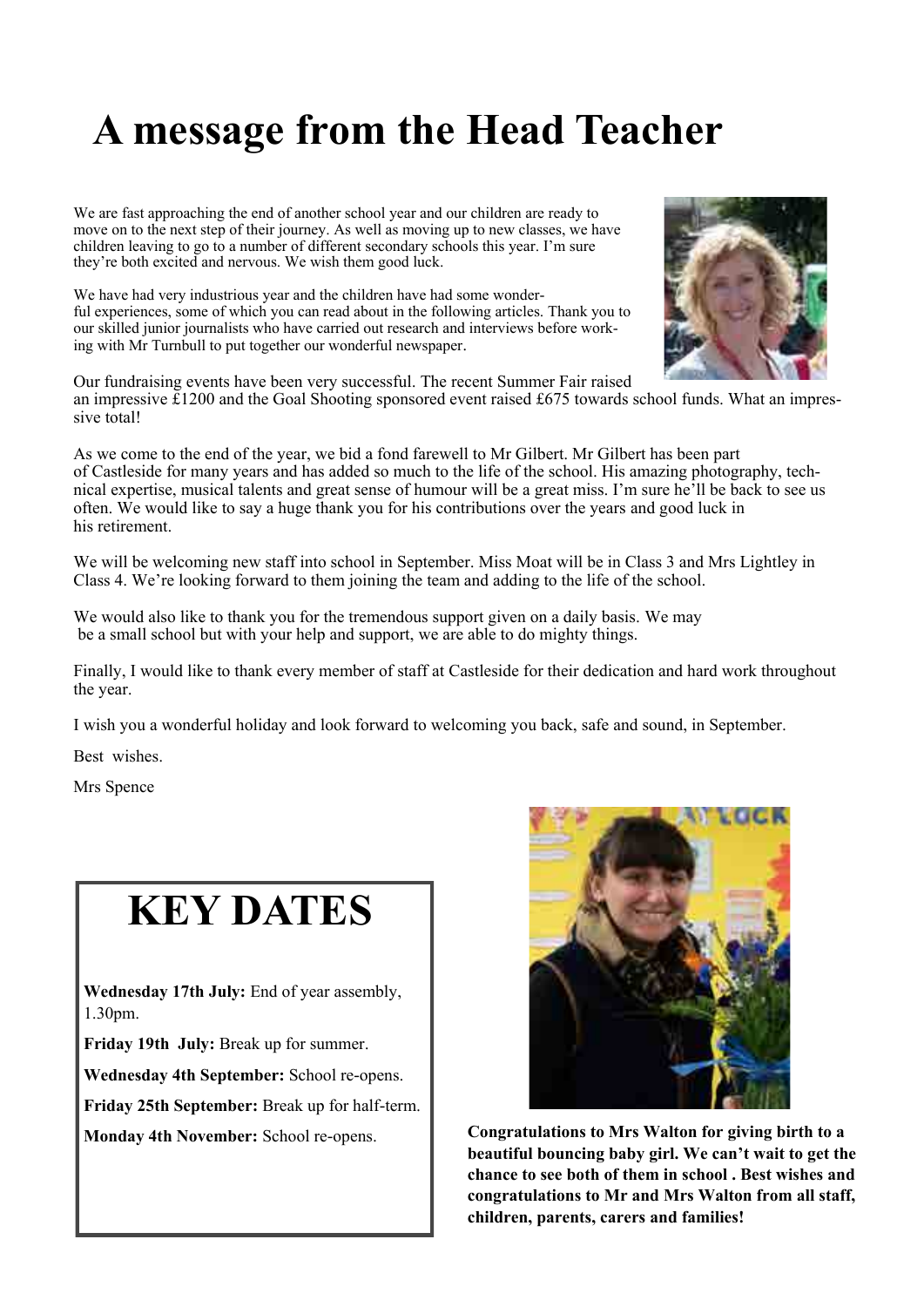## **Mr Gilbert's farewell grilling continued...**

#### *Do you have any money left for your retirement after buying a Fab ice lolly for everyone at the Big Sing?*

The truth is I don't have any money at all. It's all Mrs Gilbert's. I'll be alright. I'll be able to live on beans on toast.

#### *Who's your favourite child?*

I don't have a favourite child. It would be wrong to have a favourite child. Every child in Class 3 is different and they all give me different things to think about but I enjoy every child in that class just the same. I think you're all really great, every one of you.

#### *Will you miss our faces?*

Yeah, definitely. One of the nicest things about being a teacher is coming into class in the morning and all of you sitting down, talking away and me telling you to shut up. It's great to see you come in. I love it.

#### *Will you still be with Mr Mojo when you leave? [Mr Mojo is the invisible man at the back of Class 3]*



**Mr G with the nameplate of his former Royal Navy destroyer on Newcastle Quayside.**

Well, I was thinking of taking Mr Mojo with me

and leaving Mrs Gilbert behind but Mr Mojo likes the class so much he wants to stay. But he's promised to come and see me from time to time—to let me know how all you lot are getting on.



**Mrs G. with Class 3...wondering what Mr G. will be making her for tea?**

#### *Can you come in to teach me [Katie] and thingy [Eliza] how to play guitar ?*

Well, that's a possibility. There might be things I'd come into school for if Mrs Spence wanted me to come in.

#### *Will you still be smart when you leave Class 3?*

When I'm at home, retired, I will just wander around in my flipflops, shorts and tee-shirts even in winter, because I won't need to get dressed up for anything, will I? I'll do lots of cycling, play guitar and I'll go out and do lots of photographs.. Those are the three things I'll do.

#### *Will you still know nouns, adjectives, verbs, conjunctions and adverbs?*

It's a great question...I think I will. I've been doing it for so long, I probably won't forget it now.

#### *Will you be dumber because you won't have us?*

That's a good point. I will be dumber because I won't have kids like you to keep me right!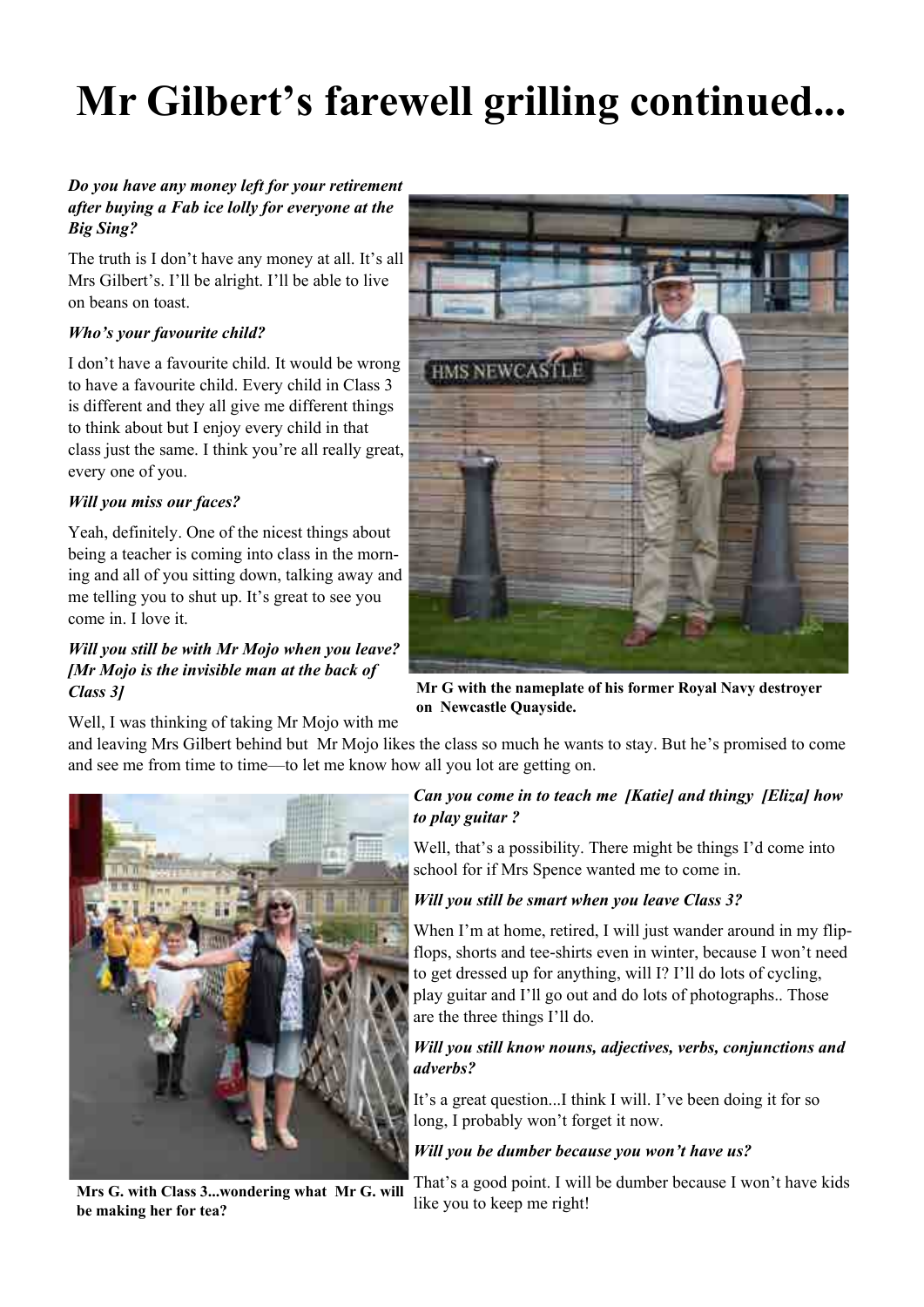## **Mrs Hart's class rock London**

**From 18th-20th June, Year 6 enjoyed three actionpacked days in London. Mrs Hart's amazing programme featured visits to The Shard (thank you so much to Mr Thompson and Sage!), the Rainforest Café, the Harry Potter Studios, Bloomsbury Lanes bowling alley and the National Portrait Gallery. We were also treated to row three tickets at the Gillian Lynne Theatre to watch the excellent School of Rock. Here is a review of the show by GABBY...**

The amazing Andrew Lloyd Webber is here with a new headbanging hit. School of Rock is a pick by the New York Times Critics. Entertainment Weekly said, "It's an inspiring jolt of energy, joy and skill!"

Based on the hit film, this heart-stirring, hilarious musical follows a failed wannabe rock star: Dewey Finn. He decides



(

to earn a few extra bucks by pretending to be a substitute teacher at a prestigious prep school (Horace Green). There, he turns a class of brain boxes into a bunch of rock in' rebels.

Featuring 14 new songs from Andrew Lloyd Webber, and all the original songs from the movie, this guitarshredding show gives ear-ringing guitar riffs and equally awesome doses of rock and romance!

A quote from the Daily News says that Andrew Lloyd Webber "Awakens the empowering message of rock!. Time Out New York cheers, "School's in—forever!"



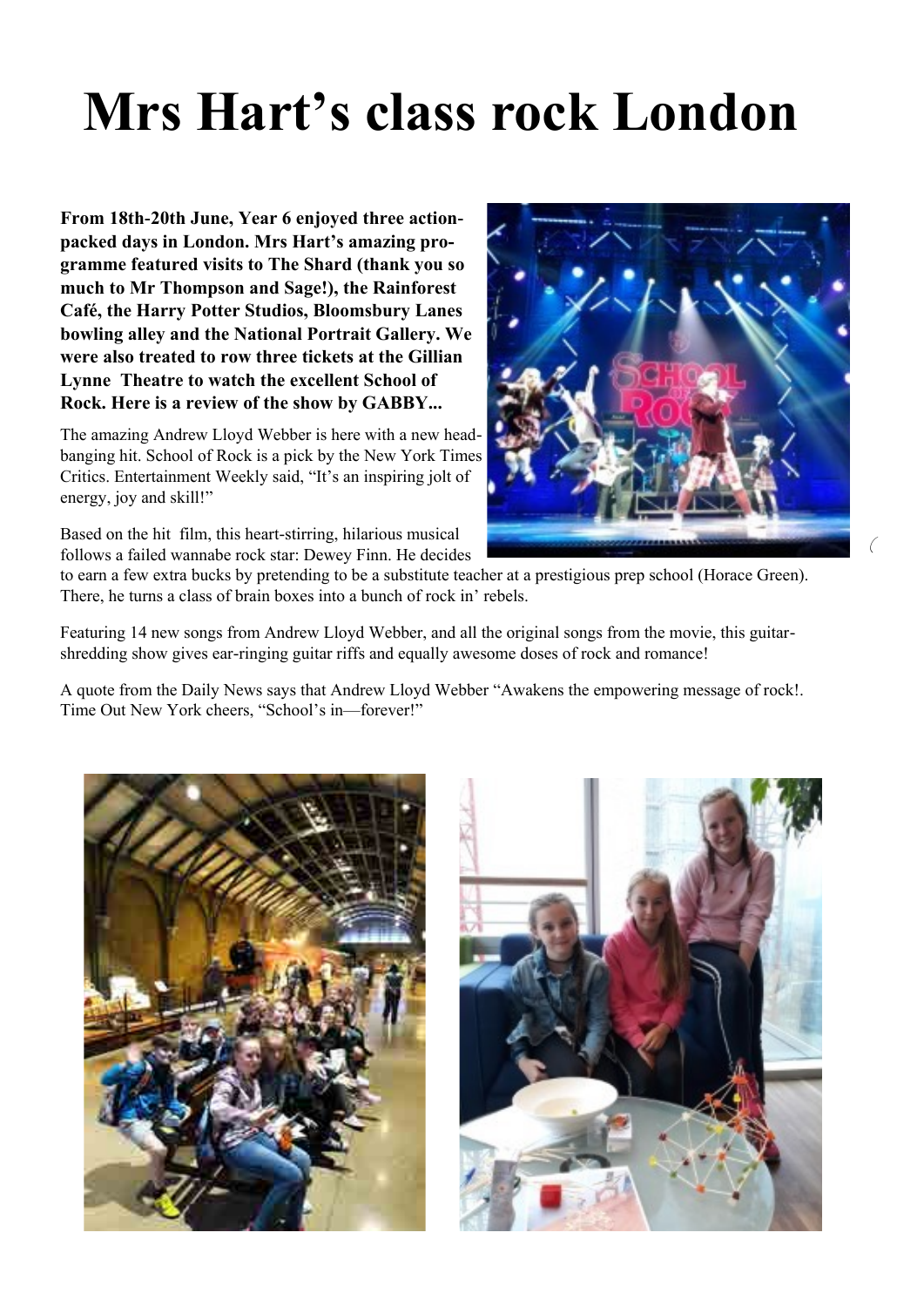







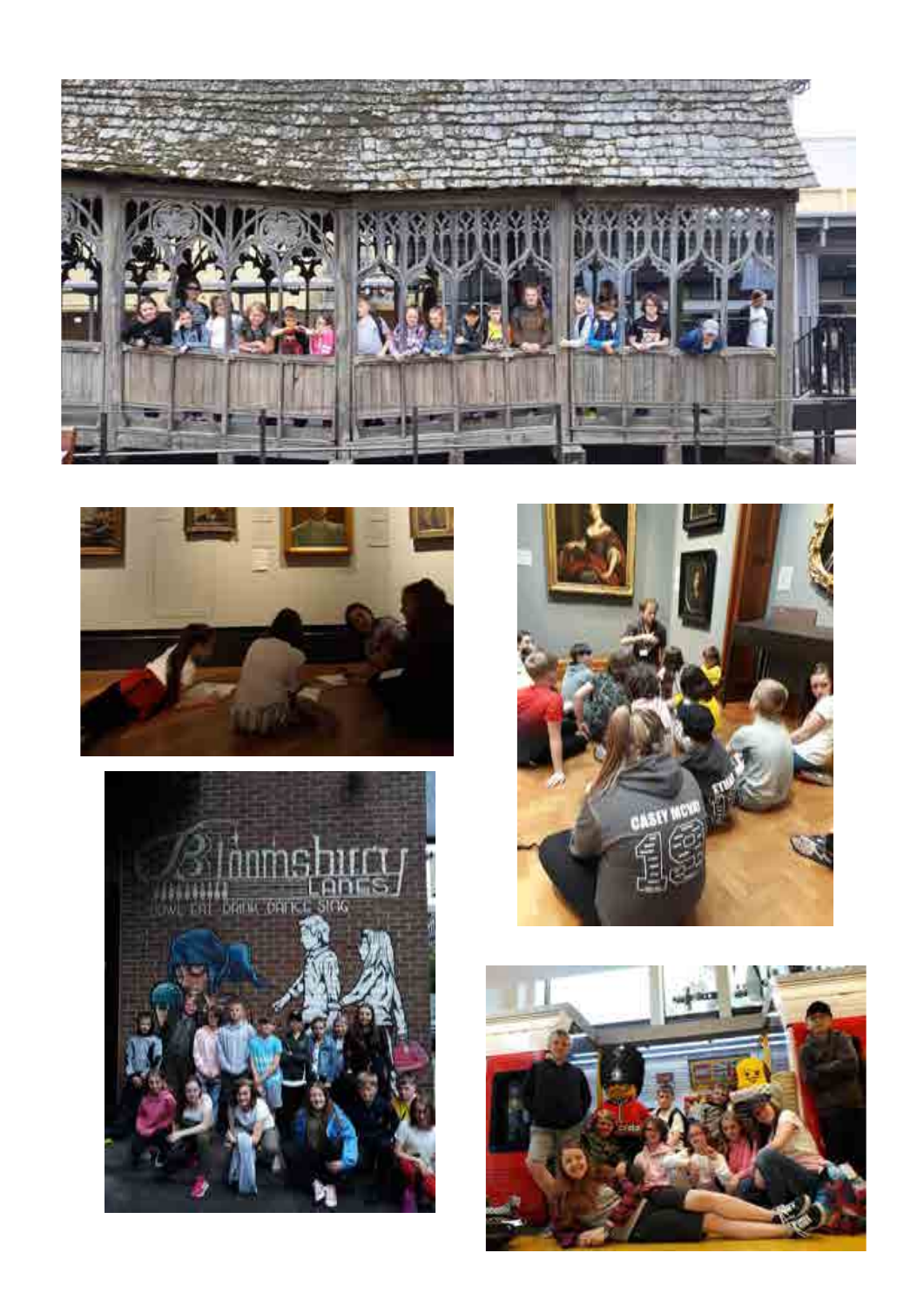## **A grand day out at the Big Sing**













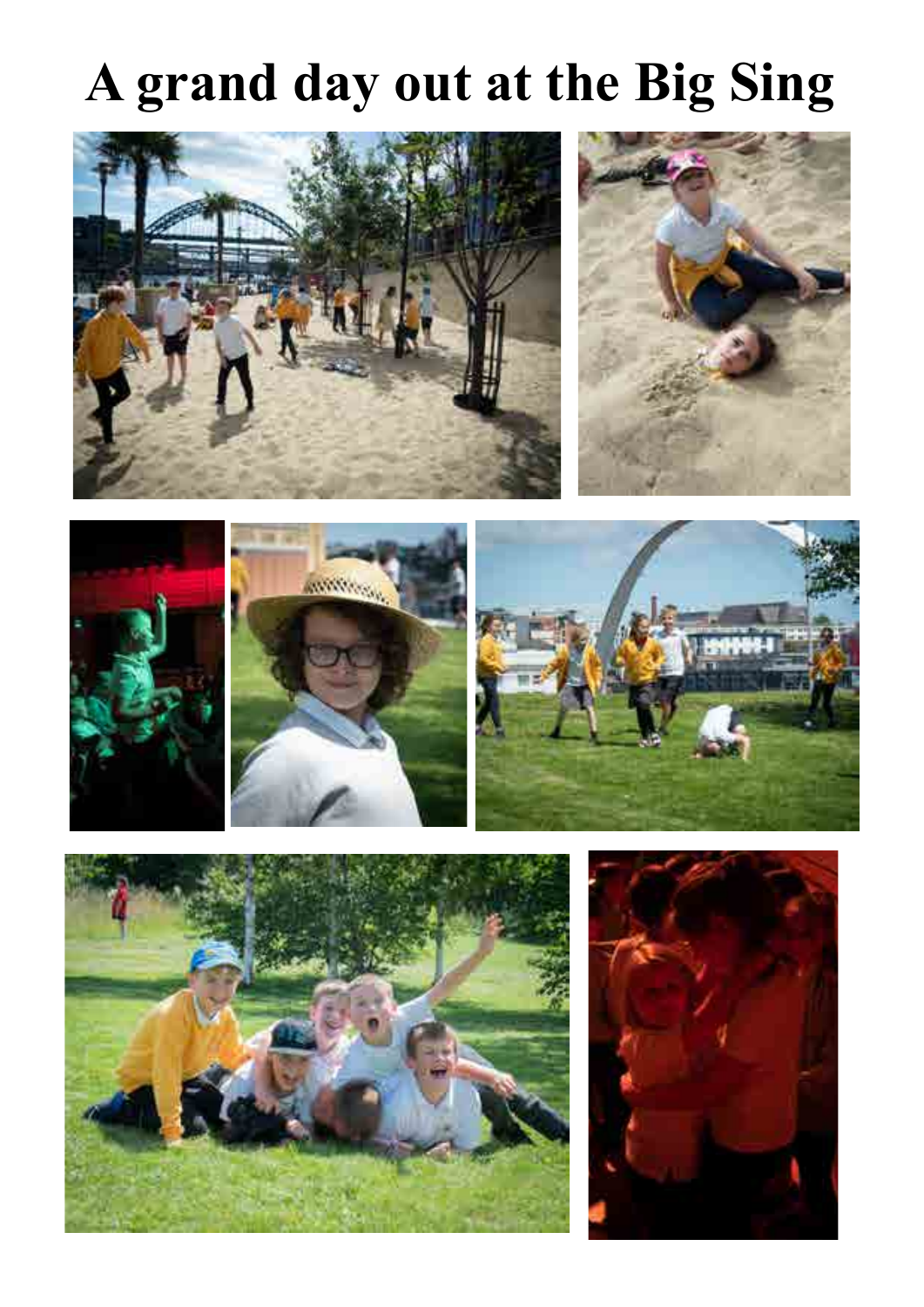## **Class 4's Norman Cornish treat**



#### **By Emma, Year 4**

On Wednesday 12th June, Dorothy and John Cornish came into Class 4 and told us about the life and art of Norman Cornish, John's Dad. Norman Cornish was a Pitman Painter, but he didn't like to be called that. He was a miner and he painted a 9m-long, 2m-high mural of the Durham Miners Gala.

He was awarded an MBE by the Queen and won his first art prize when he drew a boot when he was only four. The centenary of his birth is this year on 18th November, the same date as my cousin's second birthday.

Dorothy and Norman meant to stay for one hour after lunch but they stayed until home time because we asked lots of questions. I asked, "Why did Norman not like to be called a Pitman Painter?" Lexi asked, "Was it sad when he died?" John said, "It's always sad when people die. It's not a nice thing to face, but before my father died he must have been able to reflect on the fact that he'd left a mark behind."

Dorothy and John gave us a quiz about Norman Cornish and showed us his MBE and his Day Lamp from the pit. Alf won a prize for asking lots of questions (the prize was a picture card of a pit pony that Norman Cornish had painted). After Dorothy and John had been in, they wrote a lovely letter back to us.



**A big thank you to Mr and Mrs Cornish for taking the time to visit us—and well done to Amelka for her brilliant portrait shading and Alf for his excellent painting !**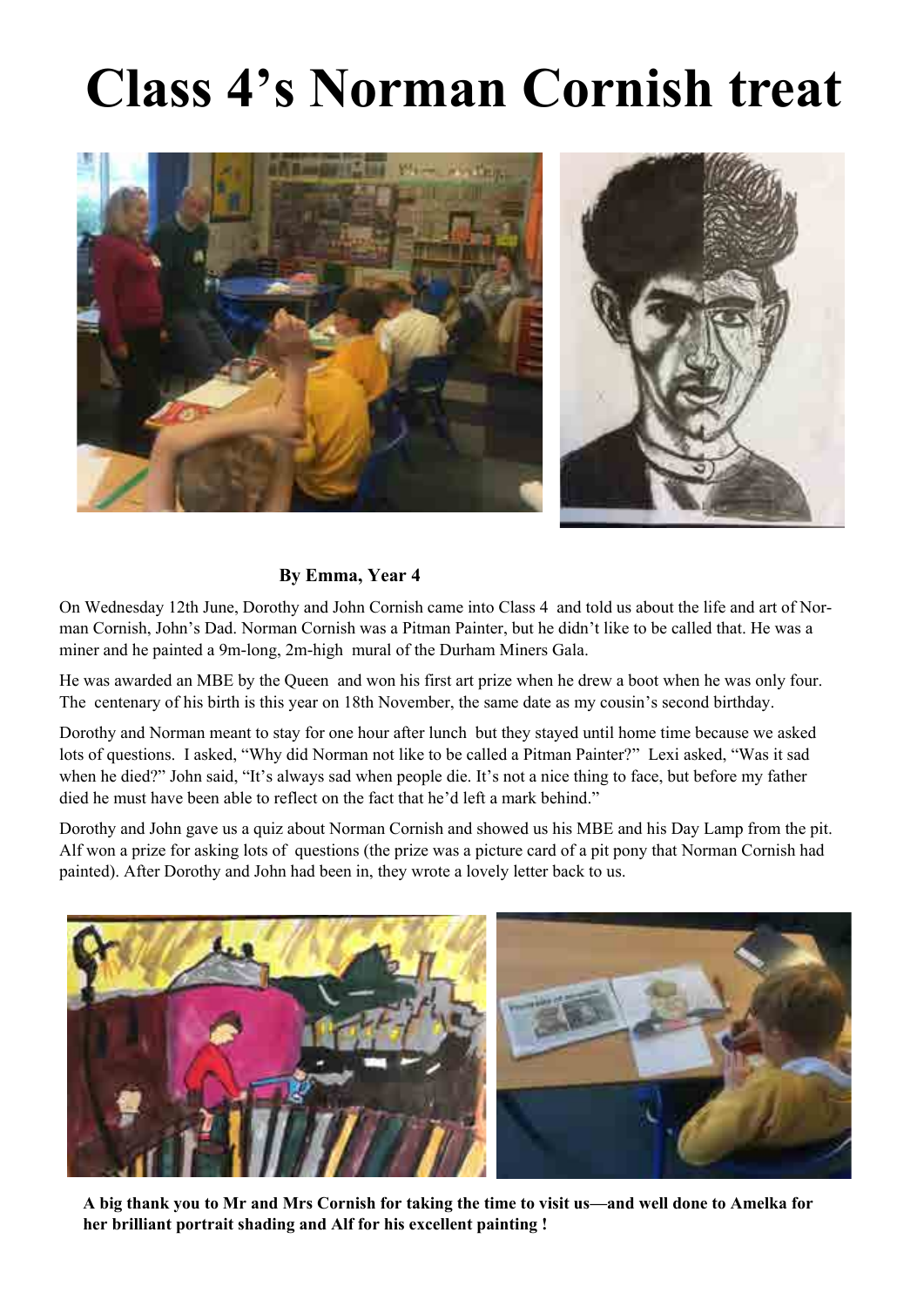## **Hitting the Gold Standard for our Educating and Celebrating**

We are now a GOLD certified Educate and Celebrate School! All year we have been promoting equality and teaching our children how being different is ok, introducing this teaching across our whole curriculum.



We celebrate each other and champion each other's differences, whilst treating everyone with respect and giving equal opportunities to all. This award is a testament to the hard work, kindness and acceptance all of the children in our school show every day.

The great news came after the school had taken part in the Educate and Celebrate Showcase at the Gala Theatre in Durham. Thank you to everyone!

**Mr Robson and Mrs Hart**



### **Fair play to Mr Robson, our jolly green giant!**





Thank you to Mr Robson, Miss Kilty and the Friends of Castleside School for organising such a wonderful Summer Fair. A whopping £1,232 was raised and Mr Robson won the vote to be dunked with lovely green gunk. A big thank you to our generous sponsors (see opposite) !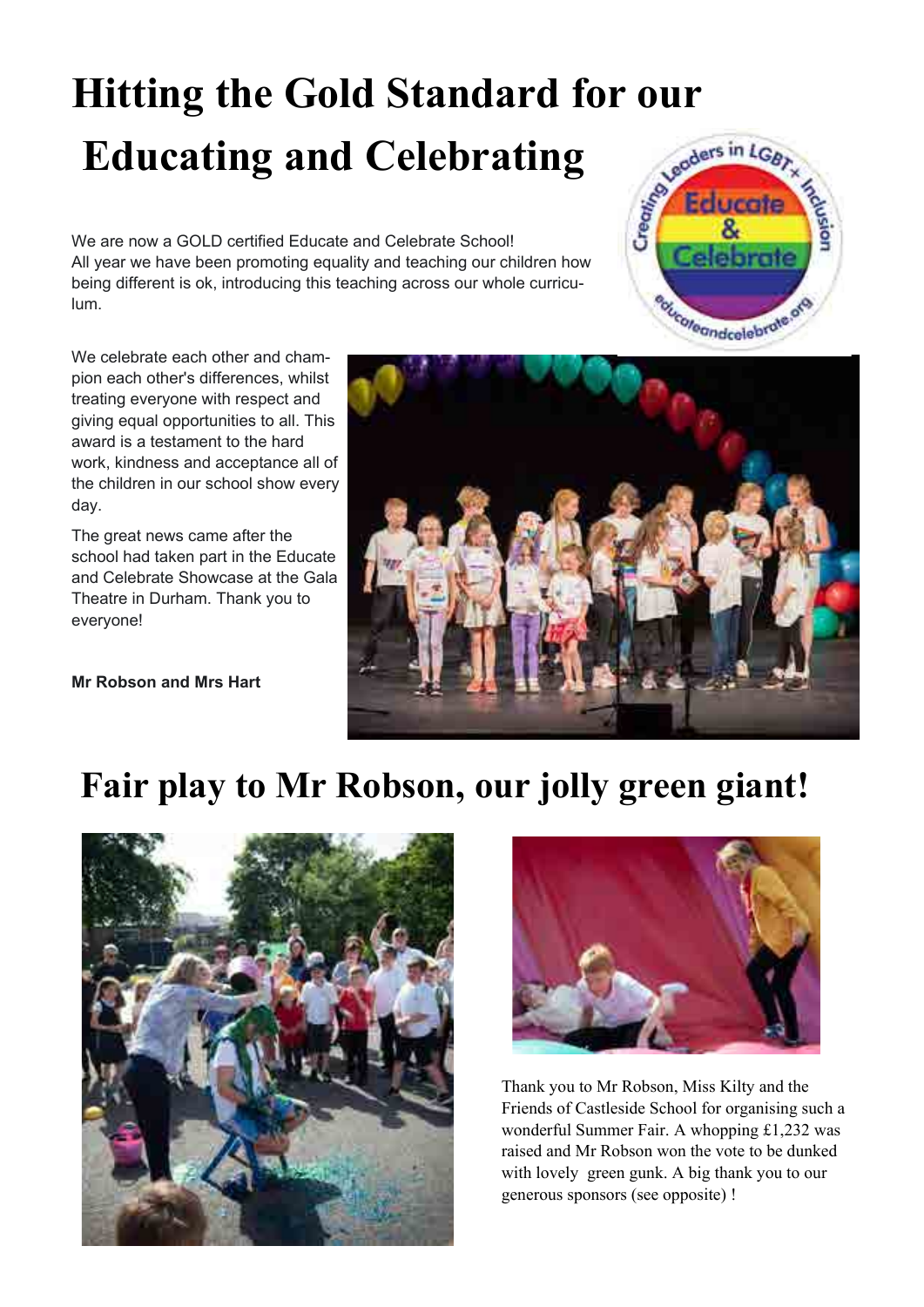